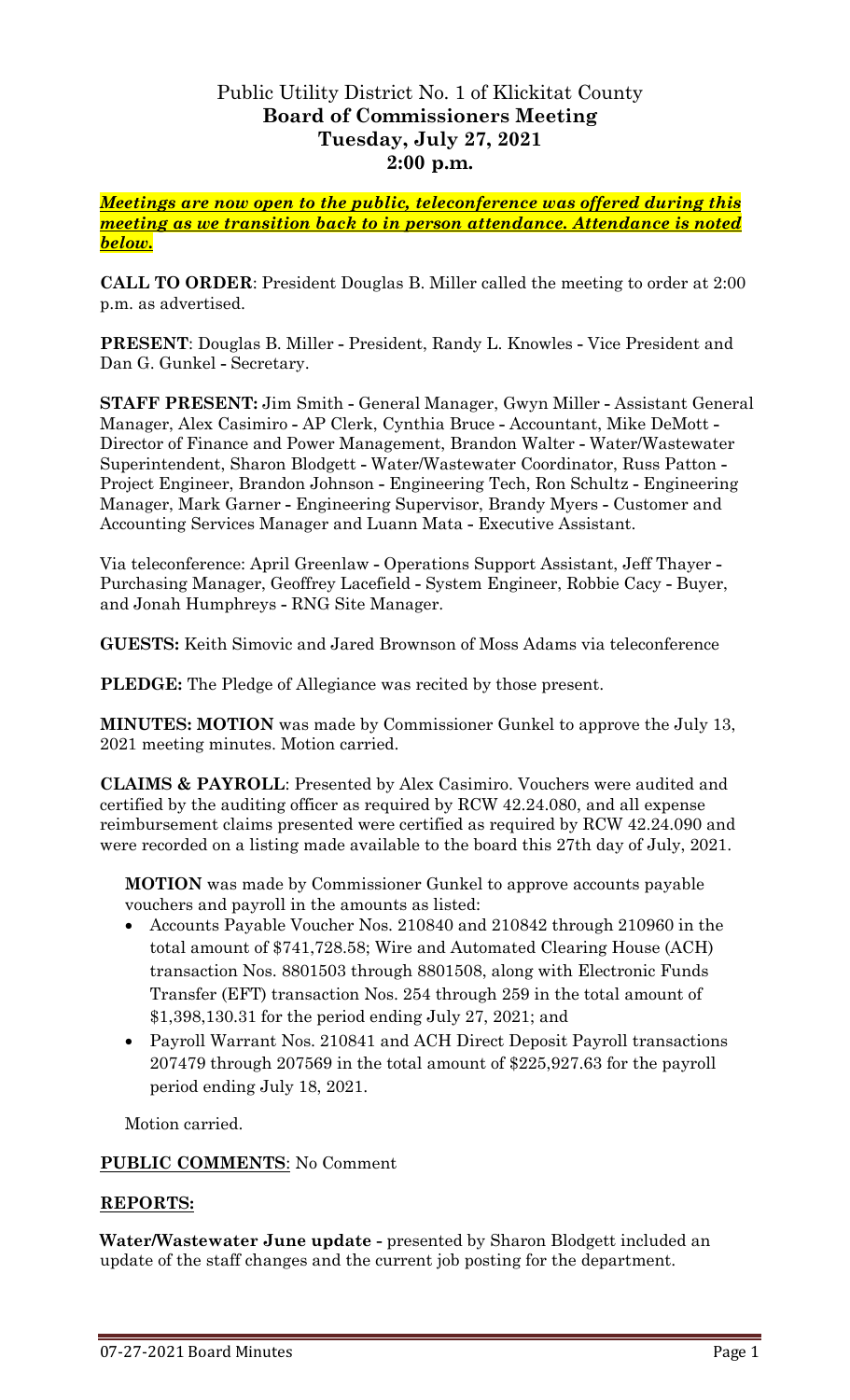Brandon Walter and Russ Patton were present as Sharon gave an account of the teleconference held between KPUD staff, Aspect Consulting and Yakama Nation Water Resource representatives. The purpose of this meeting was to discuss possible options for the Glenwood water system to acquire additional water rights through Yakama Nation.

Yakama Nation representatives informed staff that water rights are issued as permits requiring 10-year renewal. KPUD staff expressed concern of the risks associated to this type of permit. Yakama Nation replied that the only permits denied in the past were those that had not fulfilled compliance requirements. This would be a new water right and the existing water right through the Department of Ecology would remain in place.

Two different permit applications would be required; one for the springs and another for the well. The permit application process is straightforward and the review is a much quicker turnaround taking months rather than years as Department of Ecology tends to take.

A site visit will be scheduled in September. Tyson of Aspect Consulting relayed the percentage of the water used in Glenwood for the BIA site that is connected to the water system. He was told there may be possible tribal funding for improvements available. KPUD staff was encouraged by how well the discussion went.

**Operations June Update -** Mark Garner presented the reliability statistics for June. Our reliability statistics are a bit lower than last year at this time. The crews have been completing maintenance projects with scheduled outages, which do not affect our reliability goals. However we have experienced a few unplanned power outages which took longer to restore due to the fire mitigation efforts requiring complete line patrols prior to reenergizing the lines which does negatively impact our reliability statistics. The significant increase in residential and backbone power installations this year has caused crews to be scheduled out several weeks with more projects becoming ready for construction daily.

The Klickitat and Darland outages were both completed several hours ahead of schedule. Our work with the county on the Old Mountain Road power line re-route project is almost complete. Customer work was rescheduled around this project due to requests from the county because of unanticipated route adjustments. In August, we are planning on bringing on a contract dock crew to assist our crews with the backlog of new customer installations. We have a contractor on the property completing pole testing; they are currently working in the Garrison Road area.

July's Safety Meeting addressed heat stress. Safety meetings are still being held in small groups. In August, we plan to move the meetings back to the main office.

Commissioner Gunkel reflected on a customer inquiry he received. He was very disappointed with the customer's installation process. The specific factors were discussed. Commissioner Gunkel stressed that in his opinion, this is a management problem, not a staff problem and that he expects it to be corrected immediately.

Commissioner Knowles stated that to his knowledge the board has never been shy to provide resources when the need is demonstrated and he did not understand how this backlog has been created since the need was not reflected in previous reporting.

Commissioner Miller also commented on the risk potential an open trench can put on the utility. We need to meet our utility expectations and minimize our risks.

Jim Smith accepted responsibility for the situation. He stated that he does not believe that there was any intension of misleading the board and there was nothing intentional regarding this backlog situation. The backlog grew quickly and we have limited resources. However, he acknowledged that the scheduling and reporting process needs to be revised, that he needed to ensure that these processes were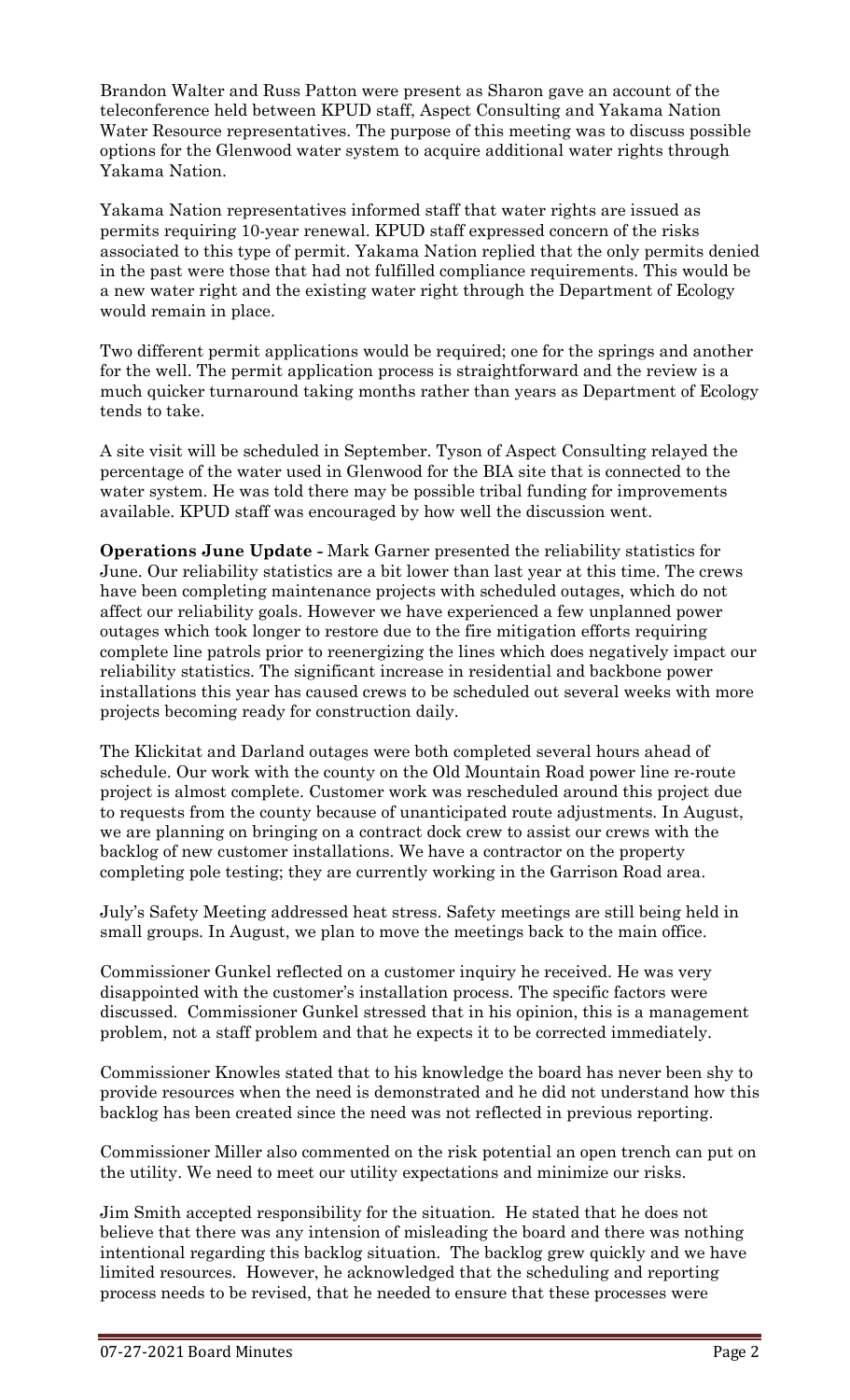working and he will take steps to rectify the situation. Jim will bring back an update at the next meeting.

**Engineering June update -** Mark Garner, Brandon Johnson and Ron Schultz provided the June update. The customer inquiries continue to increase. The change this year from previous years is that the majority of electric service requests are being paid on and moving forward with construction. The other challenge is that the construction projects are requiring a more in-depth design. The properties close to power are harder to come by, so installations are further from current power locations due to land availability. The Husum Hills subdivision appears to be moving forward. There are 35 lots in this project. Fenton Lane has a potential for a 50-lot backbone as well. The Echo Glen project may be on hold until the fire conditions improve.

We currently have eight reclosers placed on a fire condition non-reclose settings. Our weather threat forecasting solution is up and running. We receive daily updates that are broken out to describe conditions specific to each of the three sections of our county. AIDash, the vegetation management application, is in the process of converting our data and preparing for roll out. Mark and Phillip McMillen will continue to evolve that field application.

The Meter Shop has also been working with the Andrews on MA Collins load voltage issues. This inquiry prompted some load adjustments at MA Collins. The MA Collins expansion project bid is almost complete. We hope to send it out for bid by September. Meter Shop has also been assisting with wiring and one line drawings for the Glenwood breaker replacement at the Husum substation.

The Crypto currency data mining requests continue to pour in. We currently do not have capacity available without significant upgrades. Staff is working diligently to keep the messaging consistent.

The final Condit transmission switching agreement has been accepted substantially in the form and we are pending receipt of the executed agreement. CenturyLink is changing out and upgrading back-up batteries on their system per our request as discussed last meeting. The EE Clouse BPA 115 kV / 69 kV expansion contract with BPA is very close to being completed.

**June Financial update -** Cynthia Bruce reviewed the June financials. The year-todate retail electric rate revenue is higher than budgeted revenue even without the anticipated electric rate increase that was not implemented. Forecasted year-end total revenue is very close to budget. Renewable Natural Gas revenue is forecast below budget but this is offset partially by White Creek Wind which is well above budget due to above budget wind generation production and increased power prices. With the increased construction activity this year, the Aid in Construction revenue year to date is already \$1.2 million, more than \$500,000 above budget. The half-year forecast was compiled this past month. The major adjustment was in labor expense. Our current year end forecast for Debt Service Coverage is 1.77, which is down from last month's 1.79.

One of our college interns compiled the materials & equipment invoices to allow accounting staff to apply for a tax refund adjustment for RNG capital and operation expenditures. Our capital materials and labor are under budget year-to-date and continue to be so through the year-end forecast. The accelerated debt repayment amount of \$1.0 million was added to the financial statement and our day's cash on hand continues to improve. The current year-end forecast for days cash on hand is 249 days, which is an improvement from May's calculation of 241. The accounting department is down two FTE's, but continues to work hard to meet deadlines to produce consistent financial documents for the board while training and reviewing processes.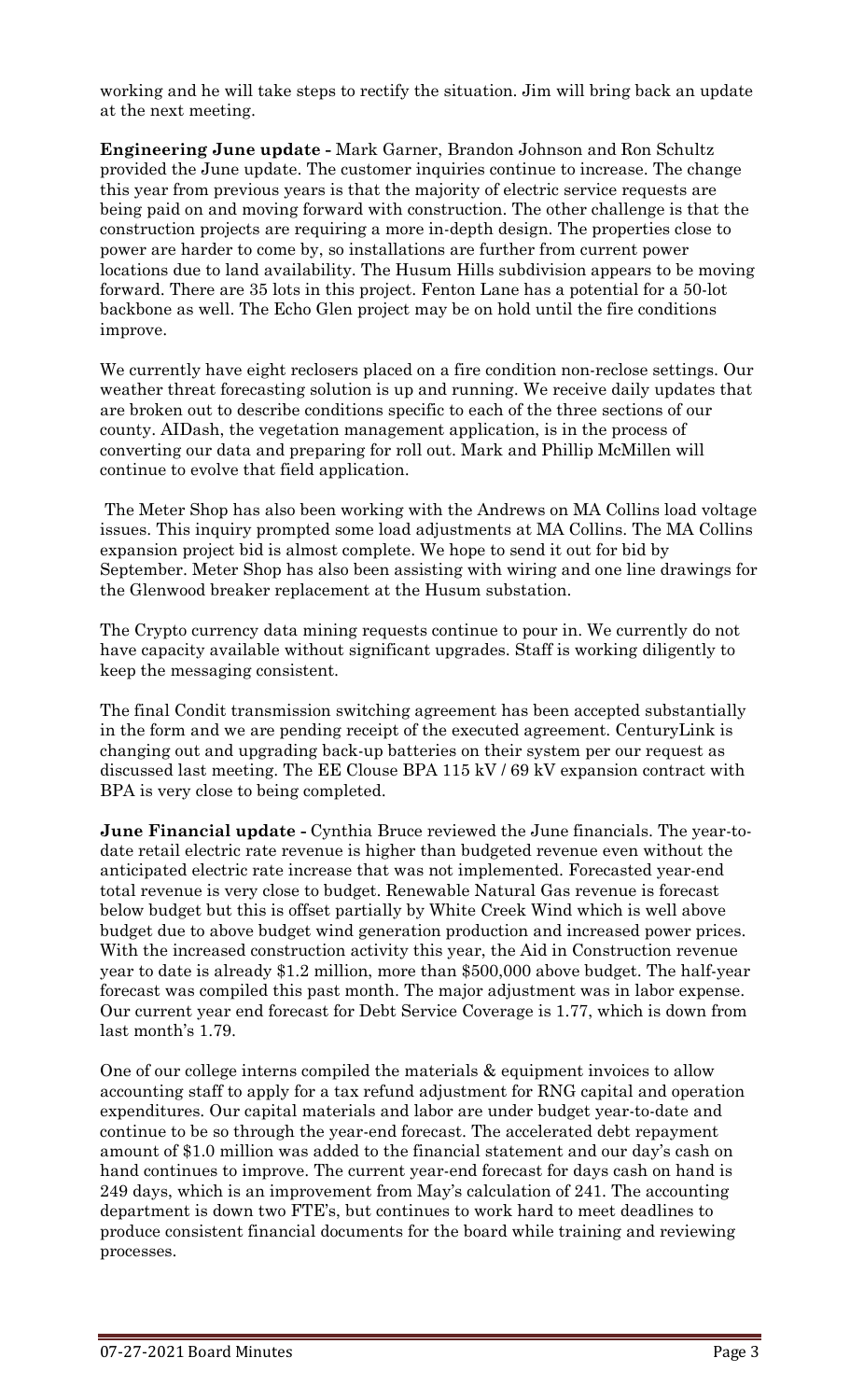**COMMISSIONER DOUGLAS MILLER -** Commissioner Miller attended the Washington Public Utility District Association meeting July 15. One of the presentations was provided by Moss Adams. It was an informative presentation related to managing the board and staff expectations to manage financial stability. He also stated that Pend Oreille PUD presented their financial reporting documents produced from information gathered within the NISC platform.

**COMMISSIONER RANDY KNOWLES -** Commissioner Knowles provided an overview of the pumped storage meeting he participated in.

**COMMISSIONER DAN GUNKEL -** Commissioner Gunkel did not have a report.

## **ASSISTANT GENERAL MANAGER - Gwyn Miller provided an update on:**

**Strategic Planning** - Gwyn discussed that staff will attend a strategic planning session tomorrow, facilitated by Therese Hampton. The vision for the session is to turn the strategic plan strategies into employee goals. The other strategy is to interconnect the strategic plan, with the budgeting process and department goal setting.

**New Employee Luncheon -** We will hold an Employee Luncheon on Tuesday, August 10, 2021 at 1:00 pm. We have filled several positions. There are three new RNG O&M Techs and one new accountant that are filling vacancies or impending retirements.

**Annual Meeting: Save the Date -** Monday October 11, 2021 at 9:00. Tentatively scheduled for the Goldendale Grange.

## **Fire**

- **MM 28 discovery extension -** This is pushed out another six months to continue the discovery process.
- **Lyle -** We have partnered with the Department of Natural Resources on the Lyle Hill investigation process to evaluate the site and equipment. This seems like a positive direct result of the efforts of the DNR / Utility joint taskforce discussions. DNR brings a great resource to determine fire origin, but they do not have the necessary expertise to determine cause if a power line is involved, so this joint effort should be a good solution.

**Public Utility Risk Management Services -** Aegis Insurance is holding a wildfire investigation webinar. We should promote our tools and efforts we have invested in to mitigate some of our liability. The agenda has not been issued yet, but should be made available soon. During the PURMS operations and administration meeting in October, we will challenge rates. We have also received a quote for an alternative to the State offering for the long-term care. The plan offerings vary, but appear to be very similar to the state's offering. This program will still be employee funded. We plan to have a representative from PURMS on site in August to provide information to staff.

**Klickitat County Fair 2021 -** We will have a booth and a demonstration trailer available during this year's county fair. Our plan is to have three demonstrations on Saturday only. Commission Miller offered to work at the booth.

**Safety meetings -** Beginning next month, safety meetings will be moved back to the main office and include all staff.

**Staffing -** These plans are still evolving. Engineering and Operations are the primary focus. Many individuals are adjusting their roles to embrace the changes while we evaluate and post open positions.

**GENERAL MANAGER -** The complete report can be found at: [htp://www.klickitatpud.com/topicalMenu/commissioners/GM\\_Reports.aspx](http://www.klickitatpud.com/topicalMenu/commissioners/GM_Reports.aspx)